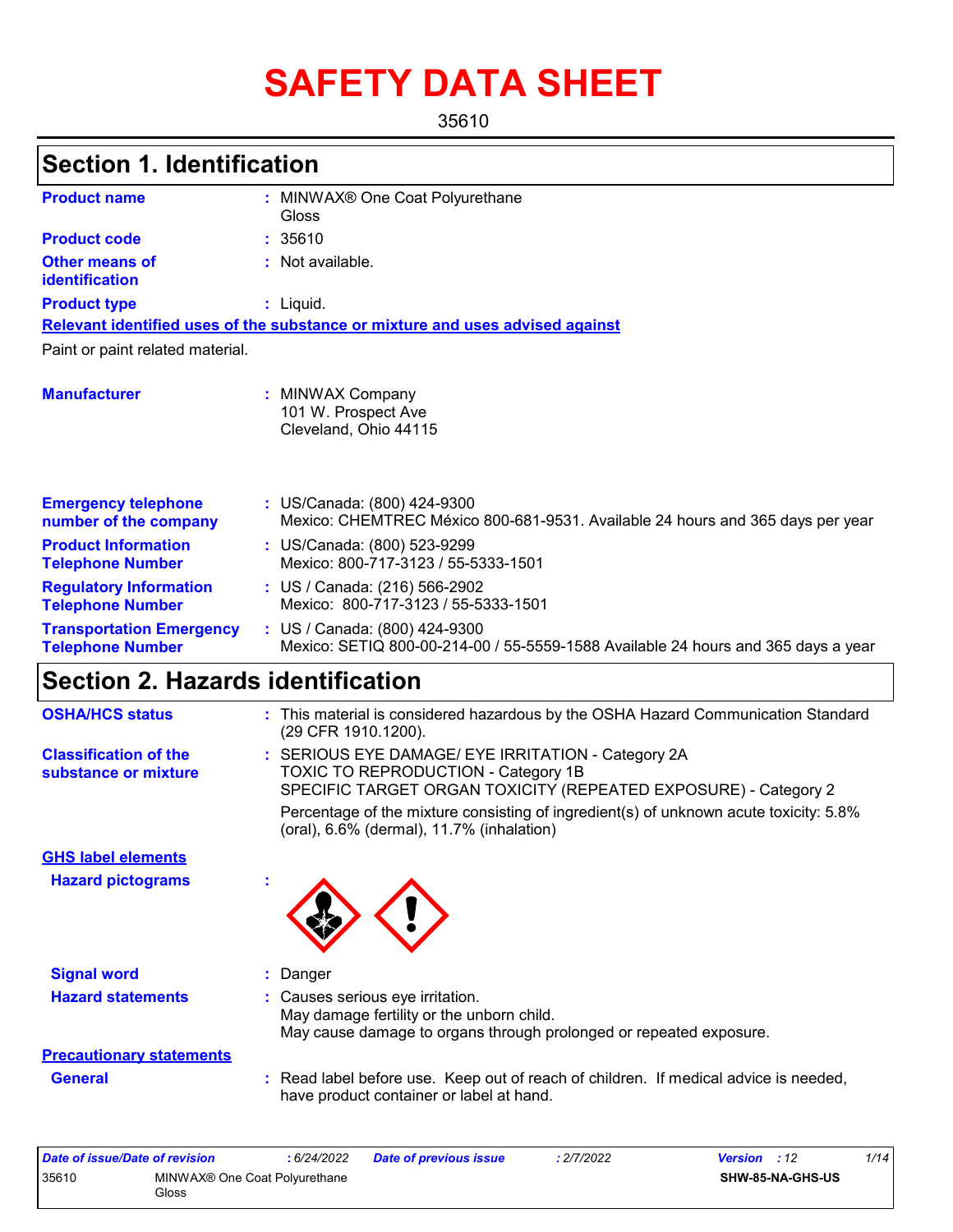# **Section 2. Hazards identification**

| <b>Prevention</b>                          | : Obtain special instructions before use. Do not handle until all safety precautions have<br>been read and understood. Wear protective gloves, protective clothing and eye or face<br>protection. Do not breathe vapor. Wash thoroughly after handling.                                                                                                                           |
|--------------------------------------------|-----------------------------------------------------------------------------------------------------------------------------------------------------------------------------------------------------------------------------------------------------------------------------------------------------------------------------------------------------------------------------------|
| <b>Response</b>                            | : IF exposed or concerned: Get medical advice or attention. IF IN EYES: Rinse<br>cautiously with water for several minutes. Remove contact lenses, if present and easy to<br>do. Continue rinsing. If eye irritation persists: Get medical advice or attention.                                                                                                                   |
| <b>Storage</b>                             | : Store locked up.                                                                                                                                                                                                                                                                                                                                                                |
| <b>Disposal</b>                            | : Dispose of contents and container in accordance with all local, regional, national and<br>international regulations.                                                                                                                                                                                                                                                            |
| <b>Supplemental label</b><br>elements      | DELAYED EFFECTS FROM LONG TERM OVEREXPOSURE. Contains solvents which<br>can cause permanent brain and nervous system damage. Intentional misuse by<br>deliberately concentrating and inhaling the contents can be harmful or fatal. WARNING:<br>This product contains chemicals known to the State of California to cause cancer and<br>birth defects or other reproductive harm. |
|                                            | Please refer to the SDS for additional information. Keep out of reach of children. Do not<br>transfer contents to other containers for storage.                                                                                                                                                                                                                                   |
| <b>Hazards not otherwise</b><br>classified | : None known.                                                                                                                                                                                                                                                                                                                                                                     |

# **Section 3. Composition/information on ingredients**

| Substance/mixture     | : Mixture        |
|-----------------------|------------------|
| <b>Other means of</b> | : Not available. |
| <b>identification</b> |                  |

#### **CAS number/other identifiers**

| Ingredient name               | % by weight | <b>CAS number</b> |
|-------------------------------|-------------|-------------------|
| Butoxypropanol                | l≤5         | 5131-66-8         |
| Ethylene Glycol               | l≤3         | 107-21-1          |
| 1-Methyl-2-Pyrrolidone        | l≤3         | 872-50-4          |
| Polypropylene Glycol          | l≤3         | 25322-69-4        |
| Decylpoly(ethyleneoxy)ethanol | l≤3         | 9014-85-1         |
| 2-Methoxymethylethoxypropanol | l≤3         | 34590-94-8        |

Any concentration shown as a range is to protect confidentiality or is due to batch variation.

**There are no additional ingredients present which, within the current knowledge of the supplier and in the concentrations applicable, are classified and hence require reporting in this section.**

**Occupational exposure limits, if available, are listed in Section 8.**

### **Section 4. First aid measures**

|                   | <b>Description of necessary first aid measures</b>                                                                                                                                                                                                                                                                                                                                                                                                                                                                                                                                                                                                                                                                  |
|-------------------|---------------------------------------------------------------------------------------------------------------------------------------------------------------------------------------------------------------------------------------------------------------------------------------------------------------------------------------------------------------------------------------------------------------------------------------------------------------------------------------------------------------------------------------------------------------------------------------------------------------------------------------------------------------------------------------------------------------------|
| Eye contact       | : Immediately flush eyes with plenty of water, occasionally lifting the upper and lower<br>eyelids. Check for and remove any contact lenses. Continue to rinse for at least 10<br>minutes. Get medical attention.                                                                                                                                                                                                                                                                                                                                                                                                                                                                                                   |
| <b>Inhalation</b> | : Remove victim to fresh air and keep at rest in a position comfortable for breathing. If<br>not breathing, if breathing is irregular or if respiratory arrest occurs, provide artificial<br>respiration or oxygen by trained personnel. It may be dangerous to the person providing<br>aid to give mouth-to-mouth resuscitation. Get medical attention. If unconscious, place<br>in recovery position and get medical attention immediately. Maintain an open airway.<br>Loosen tight clothing such as a collar, tie, belt or waistband. In case of inhalation of<br>decomposition products in a fire, symptoms may be delayed. The exposed person may<br>need to be kept under medical surveillance for 48 hours. |

| Date of issue/Date of revision |                                                    | : 6/24/2022 | <b>Date of previous issue</b> | : 2/7/2022 | <b>Version</b> : 12     | 2/14 |
|--------------------------------|----------------------------------------------------|-------------|-------------------------------|------------|-------------------------|------|
| 35610                          | MINWAX <sup>®</sup> One Coat Polyurethane<br>Gloss |             |                               |            | <b>SHW-85-NA-GHS-US</b> |      |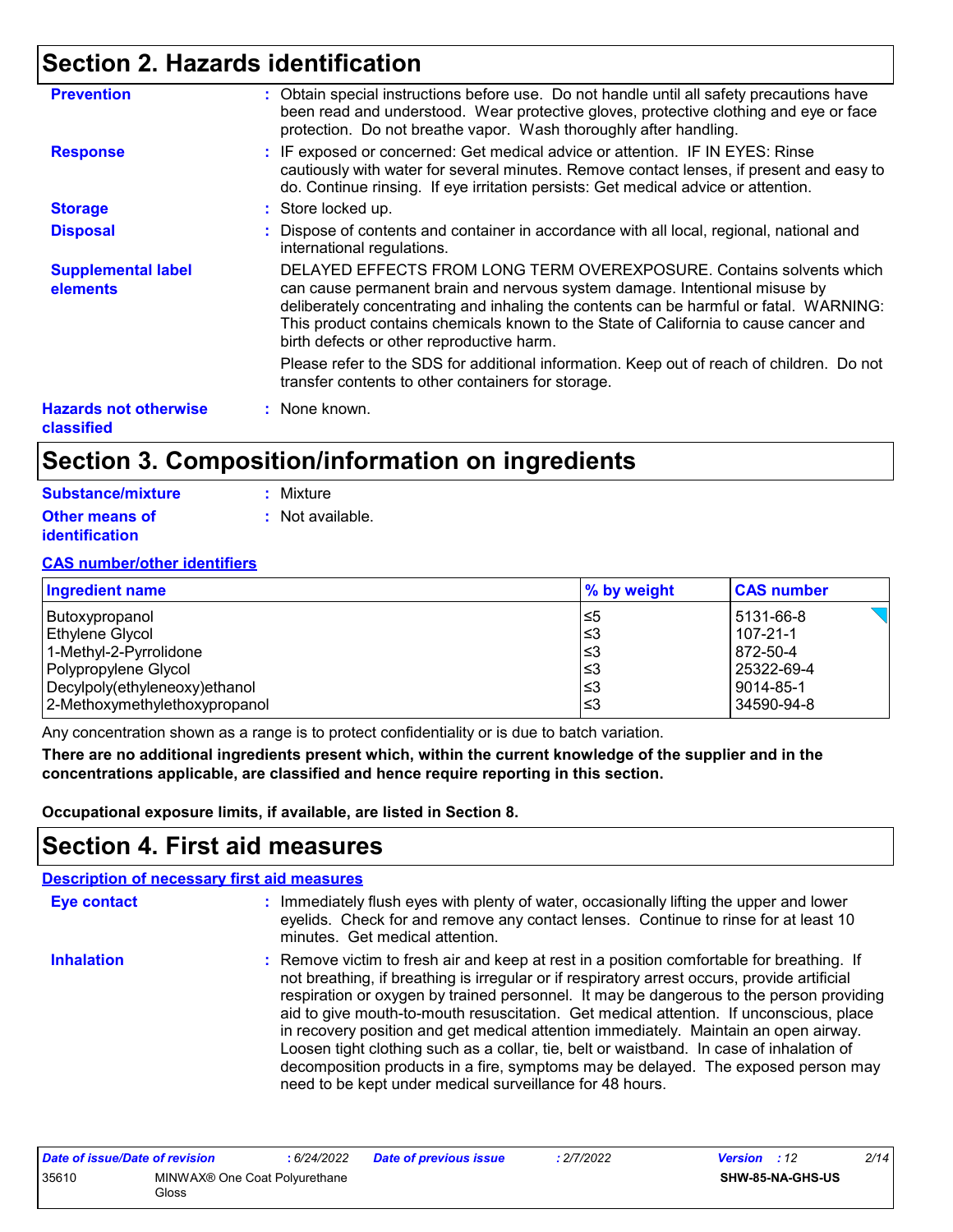# **Section 4. First aid measures**

| <b>Skin contact</b> | : Flush contaminated skin with plenty of water. Remove contaminated clothing and<br>shoes. Wash contaminated clothing thoroughly with water before removing it, or wear<br>gloves. Continue to rinse for at least 10 minutes. Get medical attention. Wash clothing<br>before reuse. Clean shoes thoroughly before reuse.                                                                                                                                                                                                                                                                                                                                                          |
|---------------------|-----------------------------------------------------------------------------------------------------------------------------------------------------------------------------------------------------------------------------------------------------------------------------------------------------------------------------------------------------------------------------------------------------------------------------------------------------------------------------------------------------------------------------------------------------------------------------------------------------------------------------------------------------------------------------------|
| <b>Ingestion</b>    | : Wash out mouth with water. Remove dentures if any. If material has been swallowed<br>and the exposed person is conscious, give small quantities of water to drink. Stop if the<br>exposed person feels sick as vomiting may be dangerous. Do not induce vomiting<br>unless directed to do so by medical personnel. If vomiting occurs, the head should be<br>kept low so that vomit does not enter the lungs. Get medical attention. Never give<br>anything by mouth to an unconscious person. If unconscious, place in recovery position<br>and get medical attention immediately. Maintain an open airway. Loosen tight clothing<br>such as a collar, tie, belt or waistband. |

| <b>Most important symptoms/effects, acute and delayed</b> |                                                                                                                             |
|-----------------------------------------------------------|-----------------------------------------------------------------------------------------------------------------------------|
| <b>Potential acute health effects</b>                     |                                                                                                                             |
| <b>Eye contact</b>                                        | Causes serious eye irritation.                                                                                              |
| <b>Inhalation</b>                                         | No known significant effects or critical hazards.                                                                           |
| <b>Skin contact</b>                                       | No known significant effects or critical hazards.                                                                           |
| <b>Ingestion</b>                                          | No known significant effects or critical hazards.                                                                           |
| <b>Over-exposure signs/symptoms</b>                       |                                                                                                                             |
| <b>Eye contact</b>                                        | : Adverse symptoms may include the following:<br>pain or irritation<br>watering<br>redness                                  |
| <b>Inhalation</b>                                         | : Adverse symptoms may include the following:<br>reduced fetal weight<br>increase in fetal deaths<br>skeletal malformations |
| <b>Skin contact</b>                                       | : Adverse symptoms may include the following:<br>reduced fetal weight<br>increase in fetal deaths<br>skeletal malformations |
| <b>Ingestion</b>                                          | : Adverse symptoms may include the following:<br>reduced fetal weight<br>increase in fetal deaths<br>skeletal malformations |

#### **Indication of immediate medical attention and special treatment needed, if necessary**

| <b>Notes to physician</b>         | : In case of inhalation of decomposition products in a fire, symptoms may be delayed.<br>The exposed person may need to be kept under medical surveillance for 48 hours.                                                                                                                                                                                                                                        |
|-----------------------------------|-----------------------------------------------------------------------------------------------------------------------------------------------------------------------------------------------------------------------------------------------------------------------------------------------------------------------------------------------------------------------------------------------------------------|
| <b>Specific treatments</b>        | : No specific treatment.                                                                                                                                                                                                                                                                                                                                                                                        |
| <b>Protection of first-aiders</b> | : No action shall be taken involving any personal risk or without suitable training. If it is<br>suspected that fumes are still present, the rescuer should wear an appropriate mask or<br>self-contained breathing apparatus. It may be dangerous to the person providing aid to<br>give mouth-to-mouth resuscitation. Wash contaminated clothing thoroughly with water<br>before removing it, or wear gloves. |

**See toxicological information (Section 11)**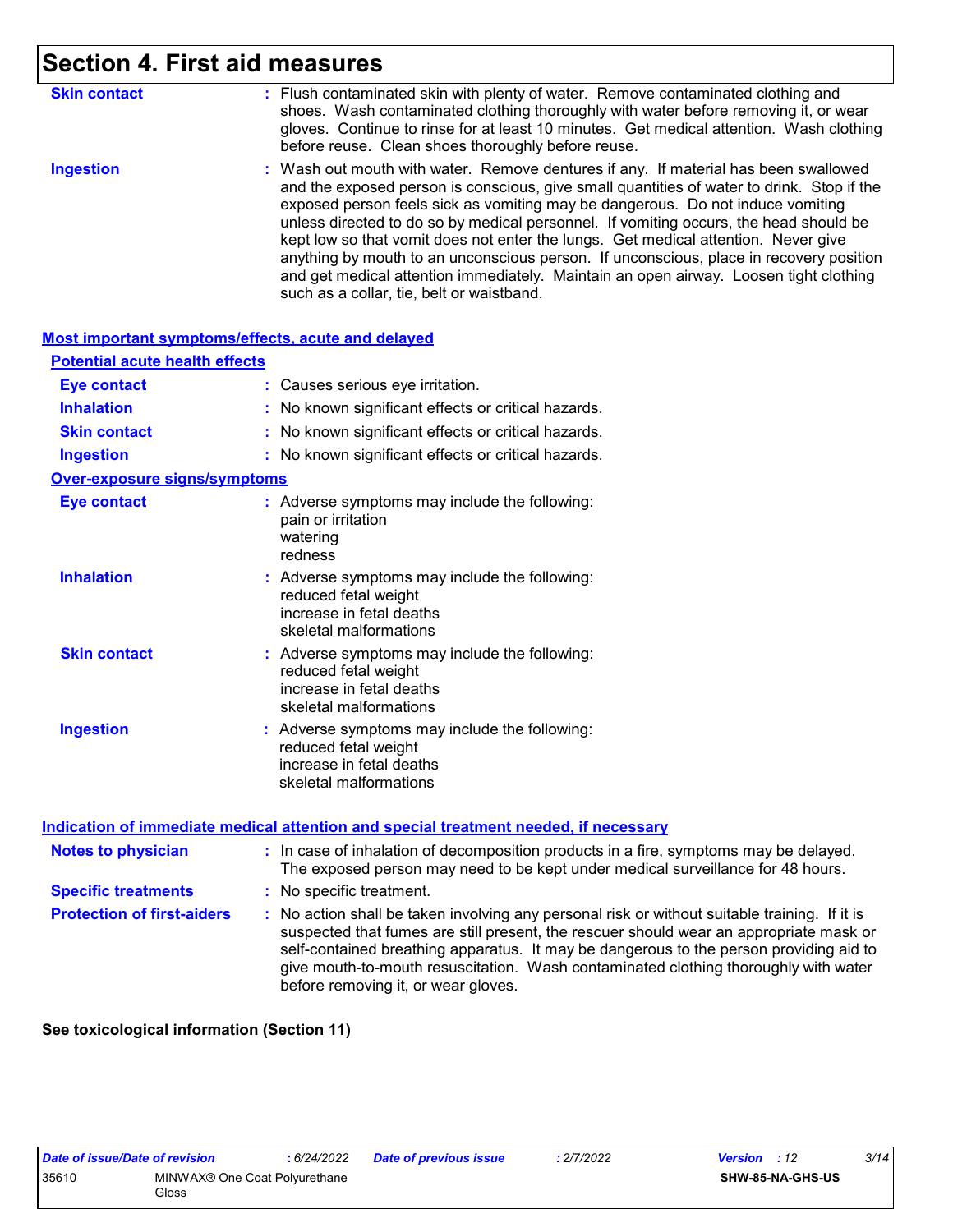# **Section 5. Fire-fighting measures**

| <b>Extinguishing media</b>                               |                                                                                                                                                                                                     |
|----------------------------------------------------------|-----------------------------------------------------------------------------------------------------------------------------------------------------------------------------------------------------|
| <b>Suitable extinguishing</b><br>media                   | : Use an extinguishing agent suitable for the surrounding fire.                                                                                                                                     |
| <b>Unsuitable extinguishing</b><br>media                 | : None known.                                                                                                                                                                                       |
| <b>Specific hazards arising</b><br>from the chemical     | : In a fire or if heated, a pressure increase will occur and the container may burst.                                                                                                               |
| <b>Hazardous thermal</b><br>decomposition products       | : Decomposition products may include the following materials:<br>carbon dioxide<br>carbon monoxide<br>nitrogen oxides                                                                               |
| <b>Special protective actions</b><br>for fire-fighters   | : Promptly isolate the scene by removing all persons from the vicinity of the incident if<br>there is a fire. No action shall be taken involving any personal risk or without suitable<br>training. |
| <b>Special protective</b><br>equipment for fire-fighters | Fire-fighters should wear appropriate protective equipment and self-contained breathing<br>apparatus (SCBA) with a full face-piece operated in positive pressure mode.                              |

# **Section 6. Accidental release measures**

|                                                              | Personal precautions, protective equipment and emergency procedures                                                                                                                                                                                                                                                                                                                                                                                                                                                                                                                                                                                                                                          |  |
|--------------------------------------------------------------|--------------------------------------------------------------------------------------------------------------------------------------------------------------------------------------------------------------------------------------------------------------------------------------------------------------------------------------------------------------------------------------------------------------------------------------------------------------------------------------------------------------------------------------------------------------------------------------------------------------------------------------------------------------------------------------------------------------|--|
| For non-emergency<br>personnel                               | : No action shall be taken involving any personal risk or without suitable training.<br>Evacuate surrounding areas. Keep unnecessary and unprotected personnel from<br>entering. Do not touch or walk through spilled material. Avoid breathing vapor or mist.<br>Provide adequate ventilation. Wear appropriate respirator when ventilation is<br>inadequate. Put on appropriate personal protective equipment.                                                                                                                                                                                                                                                                                             |  |
| For emergency responders                                     | : If specialized clothing is required to deal with the spillage, take note of any information in<br>Section 8 on suitable and unsuitable materials. See also the information in "For non-<br>emergency personnel".                                                                                                                                                                                                                                                                                                                                                                                                                                                                                           |  |
| <b>Environmental precautions</b>                             | : Avoid dispersal of spilled material and runoff and contact with soil, waterways, drains<br>and sewers. Inform the relevant authorities if the product has caused environmental<br>pollution (sewers, waterways, soil or air).                                                                                                                                                                                                                                                                                                                                                                                                                                                                              |  |
| <b>Methods and materials for containment and cleaning up</b> |                                                                                                                                                                                                                                                                                                                                                                                                                                                                                                                                                                                                                                                                                                              |  |
| <b>Small spill</b>                                           | : Stop leak if without risk. Move containers from spill area. Dilute with water and mop up<br>if water-soluble. Alternatively, or if water-insoluble, absorb with an inert dry material and<br>place in an appropriate waste disposal container. Dispose of via a licensed waste<br>disposal contractor.                                                                                                                                                                                                                                                                                                                                                                                                     |  |
| <b>Large spill</b>                                           | : Stop leak if without risk. Move containers from spill area. Approach release from<br>upwind. Prevent entry into sewers, water courses, basements or confined areas. Wash<br>spillages into an effluent treatment plant or proceed as follows. Contain and collect<br>spillage with non-combustible, absorbent material e.g. sand, earth, vermiculite or<br>diatomaceous earth and place in container for disposal according to local regulations<br>(see Section 13). Dispose of via a licensed waste disposal contractor. Contaminated<br>absorbent material may pose the same hazard as the spilled product. Note: see<br>Section 1 for emergency contact information and Section 13 for waste disposal. |  |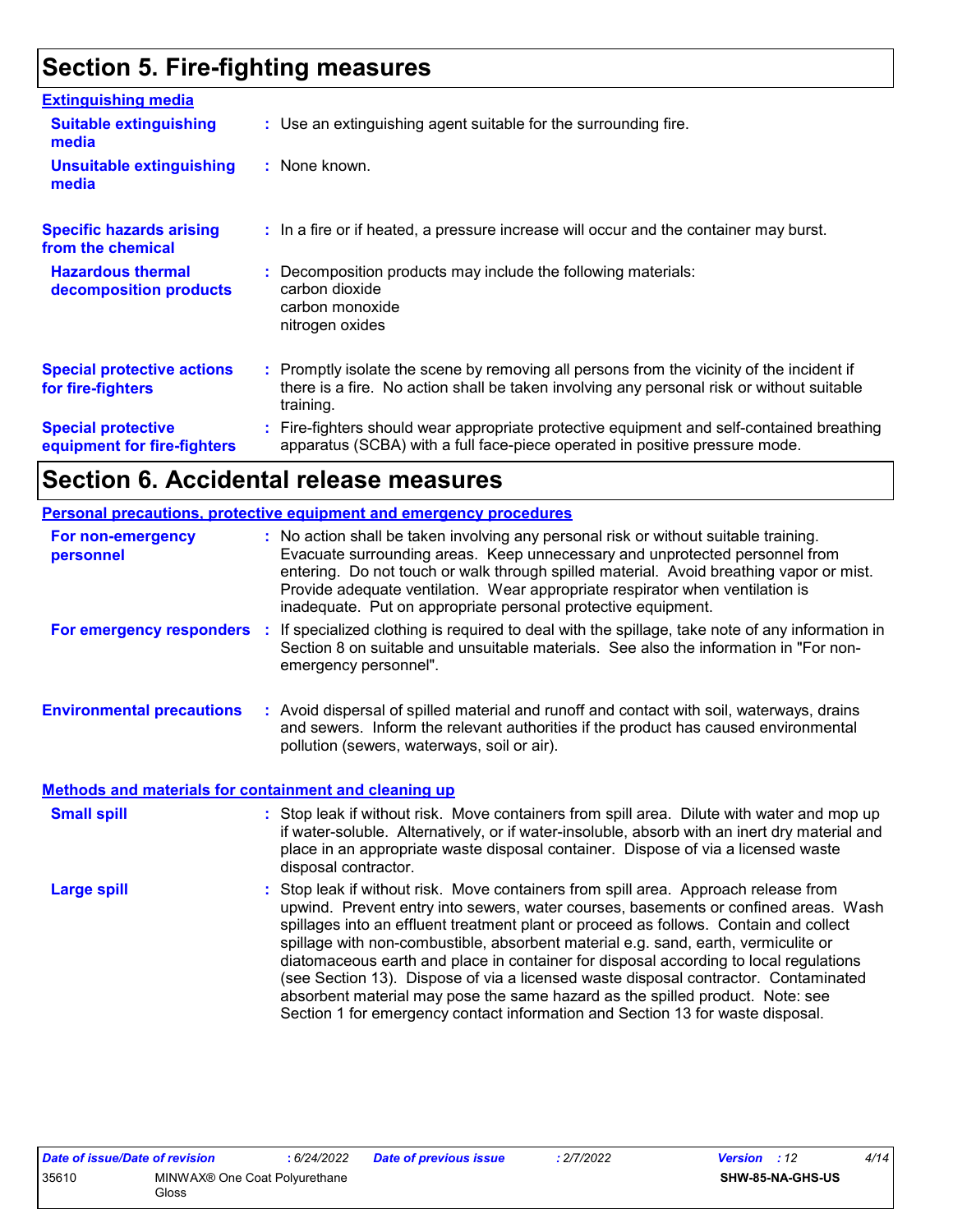# **Section 7. Handling and storage**

| <b>Precautions for safe handling</b>                                             |                                                                                                                                                                                                                                                                                                                                                                                                                                                                                                                                                                                                                                                                                                                |
|----------------------------------------------------------------------------------|----------------------------------------------------------------------------------------------------------------------------------------------------------------------------------------------------------------------------------------------------------------------------------------------------------------------------------------------------------------------------------------------------------------------------------------------------------------------------------------------------------------------------------------------------------------------------------------------------------------------------------------------------------------------------------------------------------------|
| <b>Protective measures</b>                                                       | : Put on appropriate personal protective equipment (see Section 8). Avoid exposure -<br>obtain special instructions before use. Avoid exposure during pregnancy. Do not<br>handle until all safety precautions have been read and understood. Do not get in eyes<br>or on skin or clothing. Do not breathe vapor or mist. Do not ingest. If during normal<br>use the material presents a respiratory hazard, use only with adequate ventilation or<br>wear appropriate respirator. Keep in the original container or an approved alternative<br>made from a compatible material, kept tightly closed when not in use. Empty containers<br>retain product residue and can be hazardous. Do not reuse container. |
| <b>Advice on general</b><br>occupational hygiene                                 | : Eating, drinking and smoking should be prohibited in areas where this material is<br>handled, stored and processed. Workers should wash hands and face before eating,<br>drinking and smoking. Remove contaminated clothing and protective equipment before<br>entering eating areas. See also Section 8 for additional information on hygiene<br>measures.                                                                                                                                                                                                                                                                                                                                                  |
| <b>Conditions for safe storage,</b><br>including any<br><i>incompatibilities</i> | : Store in accordance with local regulations. Store in original container protected from<br>direct sunlight in a dry, cool and well-ventilated area, away from incompatible materials<br>(see Section 10) and food and drink. Store locked up. Keep container tightly closed<br>and sealed until ready for use. Containers that have been opened must be carefully<br>resealed and kept upright to prevent leakage. Do not store in unlabeled containers.<br>Use appropriate containment to avoid environmental contamination. See Section 10 for<br>incompatible materials before handling or use.                                                                                                            |

# **Section 8. Exposure controls/personal protection**

### **Control parameters**

**Occupational exposure limits (OSHA United States)**

| <b>Ingredient name</b>                                                                           | CAS#                          | <b>Exposure limits</b>                                                                                                                                                                                                                                                                                                                                                                                                   |
|--------------------------------------------------------------------------------------------------|-------------------------------|--------------------------------------------------------------------------------------------------------------------------------------------------------------------------------------------------------------------------------------------------------------------------------------------------------------------------------------------------------------------------------------------------------------------------|
| Butoxypropanol                                                                                   | 5131-66-8                     | None.                                                                                                                                                                                                                                                                                                                                                                                                                    |
| <b>Ethylene Glycol</b>                                                                           | $107 - 21 - 1$                | ACGIH TLV (United States, 1/2021).<br>STEL: 10 mg/m <sup>3</sup> 15 minutes. Form: Inhalable<br>fraction. Aerosol only.<br>STEL: 50 ppm 15 minutes. Form: Vapor<br>fraction<br>TWA: 25 ppm 8 hours. Form: Vapor fraction                                                                                                                                                                                                 |
| 1-Methyl-2-Pyrrolidone                                                                           | 872-50-4                      | OARS WEEL (United States, 1/2021).<br>Absorbed through skin.<br>TWA: 15 ppm 8 hours.<br>STEL: 120 mg/m <sup>3</sup> 15 minutes.<br>STEL: 30 ppm 15 minutes.<br>TWA: 60 mg/m <sup>3</sup> 8 hours.                                                                                                                                                                                                                        |
| Polypropylene Glycol                                                                             | 25322-69-4                    | OARS WEEL (United States, 1/2021).<br>TWA: 10 mg/m <sup>3</sup> 8 hours.                                                                                                                                                                                                                                                                                                                                                 |
| Decylpoly(ethyleneoxy)ethanol<br>2-Methoxymethylethoxypropanol                                   | 9014-85-1<br>34590-94-8       | None.<br>ACGIH TLV (United States, 1/2021).<br>Absorbed through skin.<br>TWA: 100 ppm 8 hours.<br>TWA: 606 mg/m <sup>3</sup> 8 hours.<br>STEL: 150 ppm 15 minutes.<br>STEL: 909 mg/m <sup>3</sup> 15 minutes.<br>NIOSH REL (United States, 10/2020).<br>Absorbed through skin.<br>TWA: 100 ppm 10 hours.<br>TWA: 600 mg/m <sup>3</sup> 10 hours.<br>STEL: 150 ppm 15 minutes.<br>STEL: 900 mg/m <sup>3</sup> 15 minutes. |
| Date of issue/Date of revision<br>: 6/24/2022<br>35610<br>MINWAX® One Coat Polyurethane<br>Gloss | <b>Date of previous issue</b> | 5/14<br>: 2/7/2022<br><b>Version</b> : 12<br>SHW-85-NA-GHS-US                                                                                                                                                                                                                                                                                                                                                            |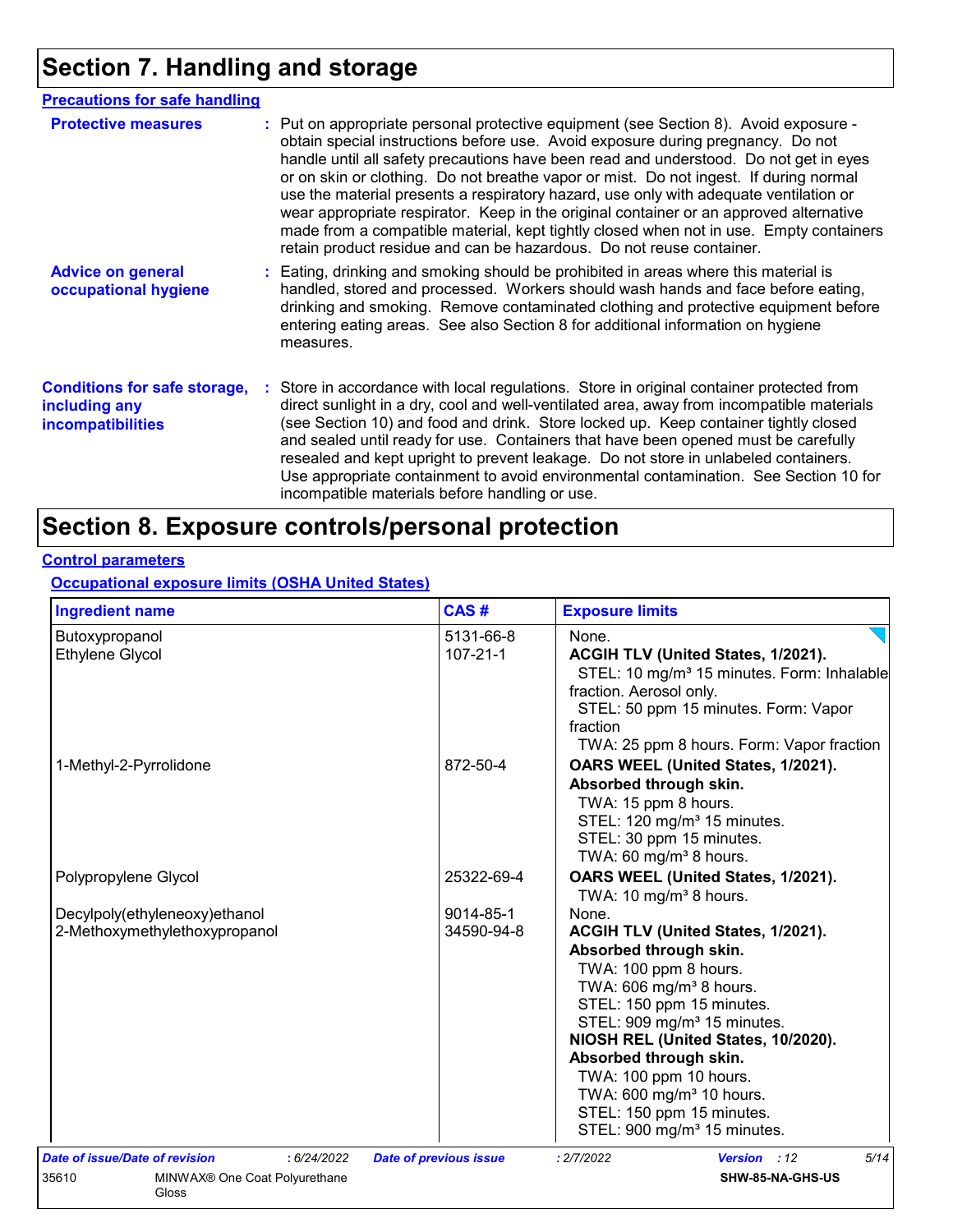# **Section 8. Exposure controls/personal protection**

|  | OSHA PEL (United States, 5/2018).<br>Absorbed through skin.<br>TWA: 100 ppm 8 hours.<br>TWA: $600 \text{ mg/m}^3$ 8 hours. |
|--|----------------------------------------------------------------------------------------------------------------------------|
|--|----------------------------------------------------------------------------------------------------------------------------|

#### **Occupational exposure limits (Canada)**

| <b>Ingredient name</b>              | CAS#           | <b>Exposure limits</b><br><b>CA British Columbia Provincial (Canada,</b><br>$6/2021$ ).<br>C: 100 mg/m <sup>3</sup> Form: Aerosol<br>TWA: 10 mg/m <sup>3</sup> 8 hours. Form: Particulate<br>STEL: 20 mg/m <sup>3</sup> 15 minutes. Form:<br>Particulate<br>C: 50 ppm Form: Vapour<br>CA Ontario Provincial (Canada, 6/2019).<br>Ceiling Limit: 10 mg/m <sup>3</sup> Form: Inhalable<br>particulate matter, aerosol only<br>STEL: 50 ppm 15 minutes. Form: Vapour<br>fraction.<br>TWA: 25 ppm 8 hours. Form: Vapour<br>fraction.<br><b>CA Saskatchewan Provincial (Canada,</b><br>7/2013).<br>CEIL: 100 mg/m <sup>3</sup> Form: aerosol<br>CA Alberta Provincial (Canada, 6/2018).<br>C: $100 \text{ mg/m}^3$<br>CA Quebec Provincial (Canada, 6/2021).<br>STEV: 50 ppm 15 minutes. Form: vapour<br>and mist<br>STEV: 127 mg/m <sup>3</sup> 15 minutes. Form: vapour<br>and mist |  |  |
|-------------------------------------|----------------|----------------------------------------------------------------------------------------------------------------------------------------------------------------------------------------------------------------------------------------------------------------------------------------------------------------------------------------------------------------------------------------------------------------------------------------------------------------------------------------------------------------------------------------------------------------------------------------------------------------------------------------------------------------------------------------------------------------------------------------------------------------------------------------------------------------------------------------------------------------------------------|--|--|
| Ethylene glycol                     | $107 - 21 - 1$ |                                                                                                                                                                                                                                                                                                                                                                                                                                                                                                                                                                                                                                                                                                                                                                                                                                                                                  |  |  |
| N-Methyl pyrrolidone                | 872-50-4       | CA Ontario Provincial (Canada, 6/2019).<br>TWA: $400 \text{ mg/m}^3$ 8 hours.                                                                                                                                                                                                                                                                                                                                                                                                                                                                                                                                                                                                                                                                                                                                                                                                    |  |  |
| Polypropylene Glycol                | 25322-69-4     | OARS WEEL (United States, 1/2021).<br>TWA: 10 mg/m <sup>3</sup> 8 hours.                                                                                                                                                                                                                                                                                                                                                                                                                                                                                                                                                                                                                                                                                                                                                                                                         |  |  |
| Dipropylene glycol monomethyl ether | 34590-94-8     | CA Alberta Provincial (Canada, 6/2018).<br>Absorbed through skin.<br>8 hrs OEL: 100 ppm 8 hours.<br>15 min OEL: 909 mg/m <sup>3</sup> 15 minutes.<br>8 hrs OEL: 606 mg/m <sup>3</sup> 8 hours.<br>15 min OEL: 150 ppm 15 minutes.<br><b>CA British Columbia Provincial (Canada,</b><br>6/2021). Absorbed through skin.<br>TWA: 100 ppm 8 hours.<br>STEL: 150 ppm 15 minutes.<br>CA Quebec Provincial (Canada, 6/2021).<br>Absorbed through skin.<br>TWAEV: 100 ppm 8 hours.<br>TWAEV: 606 mg/m <sup>3</sup> 8 hours.<br>STEV: 150 ppm 15 minutes.<br>STEV: 909 mg/m <sup>3</sup> 15 minutes.<br>CA Ontario Provincial (Canada, 6/2019).<br>Absorbed through skin.<br>STEL: 150 ppm 15 minutes.<br>TWA: 100 ppm 8 hours.                                                                                                                                                          |  |  |
|                                     |                |                                                                                                                                                                                                                                                                                                                                                                                                                                                                                                                                                                                                                                                                                                                                                                                                                                                                                  |  |  |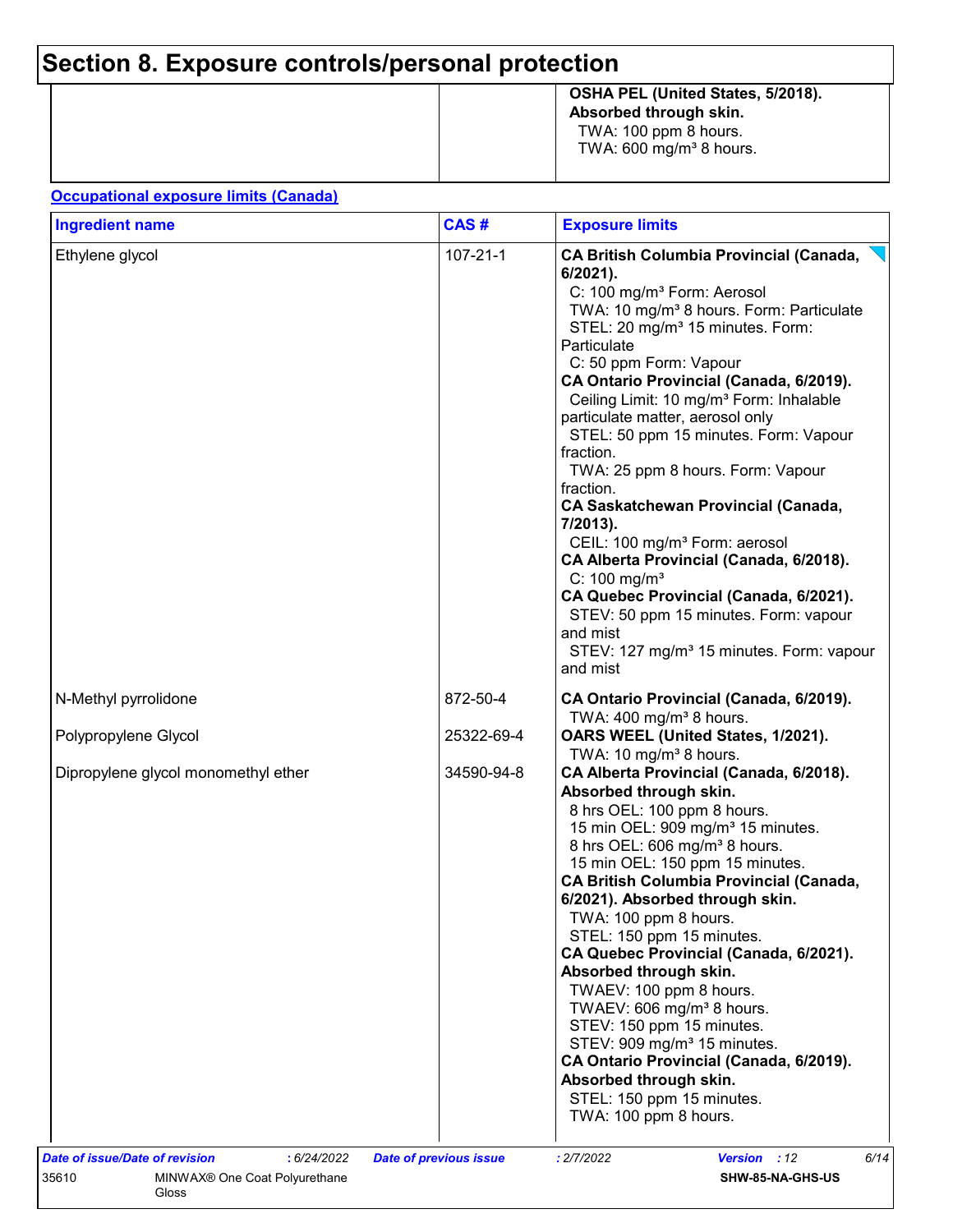# **Section 8. Exposure controls/personal protection**

|  | CA Saskatchewan Provincial (Canada,<br>7/2013). Absorbed through skin.<br>STEL: 150 ppm 15 minutes.<br>TWA: 100 ppm 8 hours. |
|--|------------------------------------------------------------------------------------------------------------------------------|
|--|------------------------------------------------------------------------------------------------------------------------------|

#### **Occupational exposure limits (Mexico)**

|                               | <b>CAS#</b> | <b>Exposure limits</b>                                                                                              |
|-------------------------------|-------------|---------------------------------------------------------------------------------------------------------------------|
| ethanediol                    | 107-21-1    | NOM-010-STPS-2014 (Mexico, 4/2016).<br>CEIL: 100 mg/m <sup>3</sup> Form: Only AEROSOL                               |
| 2-Methoxymethylethoxypropanol | 34590-94-8  | NOM-010-STPS-2014 (Mexico, 4/2016).<br>Absorbed through skin.<br>TWA: 100 ppm 8 hours.<br>STEL: 150 ppm 15 minutes. |

| <b>Appropriate engineering</b><br>controls | : If user operations generate dust, fumes, gas, vapor or mist, use process enclosures,<br>local exhaust ventilation or other engineering controls to keep worker exposure to<br>airborne contaminants below any recommended or statutory limits.                                                                                                                                                                                                                                                                                                                                                                       |
|--------------------------------------------|------------------------------------------------------------------------------------------------------------------------------------------------------------------------------------------------------------------------------------------------------------------------------------------------------------------------------------------------------------------------------------------------------------------------------------------------------------------------------------------------------------------------------------------------------------------------------------------------------------------------|
| <b>Environmental exposure</b><br>controls  | Emissions from ventilation or work process equipment should be checked to ensure<br>they comply with the requirements of environmental protection legislation. In some<br>cases, fume scrubbers, filters or engineering modifications to the process equipment<br>will be necessary to reduce emissions to acceptable levels.                                                                                                                                                                                                                                                                                          |
| <b>Individual protection measures</b>      |                                                                                                                                                                                                                                                                                                                                                                                                                                                                                                                                                                                                                        |
| <b>Hygiene measures</b>                    | : Wash hands, forearms and face thoroughly after handling chemical products, before<br>eating, smoking and using the lavatory and at the end of the working period.<br>Appropriate techniques should be used to remove potentially contaminated clothing.<br>Wash contaminated clothing before reusing. Ensure that eyewash stations and safety<br>showers are close to the workstation location.                                                                                                                                                                                                                      |
| <b>Eye/face protection</b>                 | Safety eyewear complying with an approved standard should be used when a risk<br>assessment indicates this is necessary to avoid exposure to liquid splashes, mists,<br>gases or dusts. If contact is possible, the following protection should be worn, unless<br>the assessment indicates a higher degree of protection: chemical splash goggles.                                                                                                                                                                                                                                                                    |
| <b>Skin protection</b>                     |                                                                                                                                                                                                                                                                                                                                                                                                                                                                                                                                                                                                                        |
| <b>Hand protection</b>                     | : Chemical-resistant, impervious gloves complying with an approved standard should be<br>worn at all times when handling chemical products if a risk assessment indicates this is<br>necessary. Considering the parameters specified by the glove manufacturer, check<br>during use that the gloves are still retaining their protective properties. It should be<br>noted that the time to breakthrough for any glove material may be different for different<br>glove manufacturers. In the case of mixtures, consisting of several substances, the<br>protection time of the gloves cannot be accurately estimated. |
| <b>Body protection</b>                     | : Personal protective equipment for the body should be selected based on the task being<br>performed and the risks involved and should be approved by a specialist before<br>handling this product.                                                                                                                                                                                                                                                                                                                                                                                                                    |
| <b>Other skin protection</b>               | Appropriate footwear and any additional skin protection measures should be selected<br>based on the task being performed and the risks involved and should be approved by a<br>specialist before handling this product.                                                                                                                                                                                                                                                                                                                                                                                                |
| <b>Respiratory protection</b>              | Based on the hazard and potential for exposure, select a respirator that meets the<br>appropriate standard or certification. Respirators must be used according to a<br>respiratory protection program to ensure proper fitting, training, and other important<br>aspects of use.                                                                                                                                                                                                                                                                                                                                      |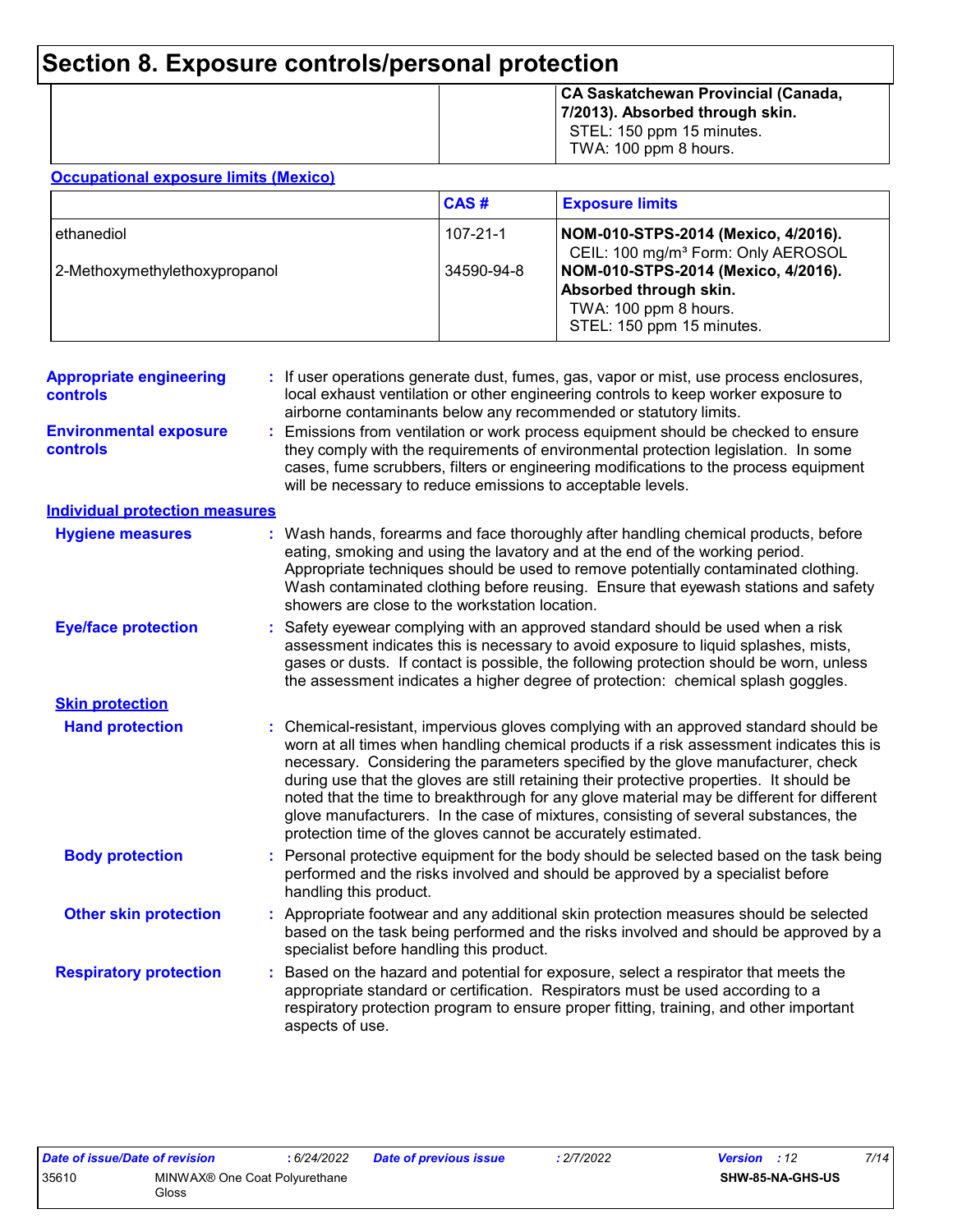# **Section 9. Physical and chemical properties**

The conditions of measurement of all properties are at standard temperature and pressure unless otherwise indicated.

| <b>Appearance</b>                                                 |    |                                                                |
|-------------------------------------------------------------------|----|----------------------------------------------------------------|
| <b>Physical state</b>                                             | t. | Liquid.                                                        |
| <b>Color</b>                                                      |    | Not available.                                                 |
| Odor                                                              |    | Not available.                                                 |
| <b>Odor threshold</b>                                             |    | Not available.                                                 |
| pH                                                                |    | 8                                                              |
| <b>Melting point/freezing point</b>                               |    | : Not available.                                               |
| <b>Boiling point, initial boiling</b><br>point, and boiling range |    | : $100^{\circ}$ C (212 $^{\circ}$ F)                           |
| <b>Flash point</b>                                                |    | Closed cup: 100°C (212°F) [Pensky-Martens Closed Cup]          |
| <b>Evaporation rate</b>                                           |    | $0.8$ (butyl acetate = 1)                                      |
| <b>Flammability</b>                                               |    | Not available.                                                 |
| Lower and upper explosion<br>limit/flammability limit             |    | Lower: $0.6\%$<br>Upper: 20.4%                                 |
| <b>Vapor pressure</b>                                             |    | : $2.3$ kPa (17.5 mm Hg)                                       |
| <b>Relative vapor density</b>                                     |    | 1 [Air = 1]                                                    |
| <b>Relative density</b>                                           |    | 1.03                                                           |
| <b>Solubility</b>                                                 |    | Not available.                                                 |
| <b>Partition coefficient: n-</b><br>octanol/water                 |    | : Not applicable.                                              |
| <b>Auto-ignition temperature</b>                                  |    | : Not available.                                               |
| <b>Decomposition temperature</b>                                  |    | Not available.                                                 |
| <b>Viscosity</b>                                                  |    | Kinematic (40°C (104°F)): >20.5 mm <sup>2</sup> /s (>20.5 cSt) |
| <b>Molecular weight</b>                                           |    | Not applicable.                                                |
| <b>Aerosol product</b>                                            |    |                                                                |
| <b>Heat of combustion</b>                                         |    | $: 4.496$ kJ/g                                                 |

# **Section 10. Stability and reactivity**

| <b>Reactivity</b>                            | : No specific test data related to reactivity available for this product or its ingredients.              |  |
|----------------------------------------------|-----------------------------------------------------------------------------------------------------------|--|
| <b>Chemical stability</b>                    | : The product is stable.                                                                                  |  |
| <b>Possibility of hazardous</b><br>reactions | : Under normal conditions of storage and use, hazardous reactions will not occur.                         |  |
| <b>Conditions to avoid</b>                   | : No specific data.                                                                                       |  |
| Incompatible materials                       | : No specific data.                                                                                       |  |
| <b>Hazardous decomposition</b><br>products   | : Under normal conditions of storage and use, hazardous decomposition products should<br>not be produced. |  |

| Date of issue/Date of revision |                                                    | 6/24/2022 | <b>Date of previous issue</b> | : 2/7/2022 | <b>Version</b> : 12     | 8/14 |
|--------------------------------|----------------------------------------------------|-----------|-------------------------------|------------|-------------------------|------|
| 35610                          | MINWAX <sup>®</sup> One Coat Polyurethane<br>Gloss |           |                               |            | <b>SHW-85-NA-GHS-US</b> |      |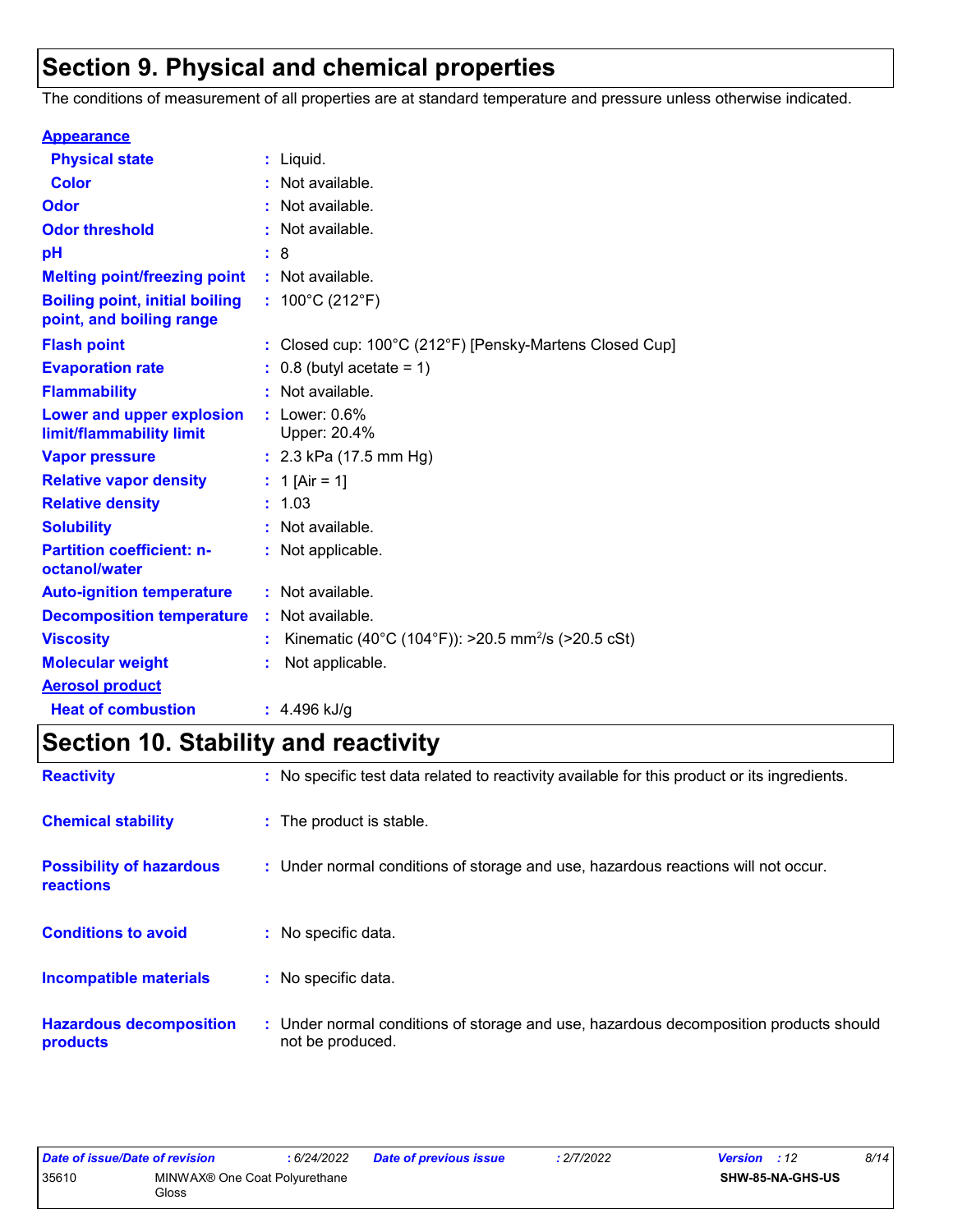# **Section 11. Toxicological information**

#### **Information on toxicological effects**

#### **Acute toxicity**

| <b>Product/ingredient name</b> | <b>Result</b>            | <b>Species</b> | <b>Dose</b>          | <b>Exposure</b> |
|--------------------------------|--------------------------|----------------|----------------------|-----------------|
| Butoxypropanol                 | LD50 Dermal              | Rabbit         | 3100 mg/kg           |                 |
| Ethylene Glycol                | LD50 Oral                | Rat            | 4700 mg/kg           |                 |
| 1-Methyl-2-Pyrrolidone         | LD50 Dermal<br>LD50 Oral | Rabbit<br>Rat  | 8 g/kg<br>3914 mg/kg |                 |

#### **Irritation/Corrosion**

| <b>Product/ingredient name</b> | <b>Result</b>            | <b>Species</b> | <b>Score</b> | <b>Exposure</b>     | <b>Observation</b> |
|--------------------------------|--------------------------|----------------|--------------|---------------------|--------------------|
| Ethylene Glycol                | Eyes - Mild irritant     | Rabbit         |              | 24 hours 500        | ÷                  |
|                                |                          |                |              | mg                  |                    |
|                                | Eyes - Mild irritant     | Rabbit         |              | 1 hours 100         | $\blacksquare$     |
|                                |                          |                |              | mg                  |                    |
|                                | Eyes - Moderate irritant | Rabbit         |              | 6 hours 1440        |                    |
|                                |                          |                |              | mg                  |                    |
|                                | Skin - Mild irritant     | Rabbit         |              | 555 mg              | $\blacksquare$     |
| 1-Methyl-2-Pyrrolidone         | Eyes - Moderate irritant | Rabbit         |              | $100 \text{ mg}$    |                    |
| Polypropylene Glycol           | Eyes - Mild irritant     | Rabbit         |              | 24 hours 500        |                    |
|                                |                          |                |              | mg                  |                    |
|                                | Eyes - Mild irritant     | Rabbit         |              | $500 \text{ mg}$    |                    |
|                                | Skin - Mild irritant     | Rabbit         |              | $500 \text{ mg}$    |                    |
|                                | Skin - Mild irritant     | Rabbit         |              | 24 hours 500        |                    |
|                                |                          |                |              | mg                  |                    |
| 2-Methoxymethylethoxypropanol  | Eyes - Mild irritant     | Human          |              | 8 <sub>mg</sub>     |                    |
|                                | Eyes - Mild irritant     | Rabbit         |              | 24 hours 500        |                    |
|                                |                          |                |              | mg                  |                    |
|                                | Skin - Mild irritant     | Rabbit         |              | $500 \,\mathrm{mg}$ | $\blacksquare$     |

#### **Sensitization**

Not available.

#### **Mutagenicity**

Not available.

#### **Carcinogenicity**

Not available.

#### **Reproductive toxicity**

Not available.

#### **Teratogenicity**

Not available.

#### **Specific target organ toxicity (single exposure)**

| <b>Name</b>            | <b>Category</b> | <b>Route of</b><br>exposure | <b>Target organs</b>                     |
|------------------------|-----------------|-----------------------------|------------------------------------------|
| Butoxypropanol         | Category 3      |                             | <b>Respiratory tract</b><br>l irritation |
|                        | Category 3      |                             | l Narcotic effects                       |
| Ethylene Glycol        | Category 3      |                             | Respiratory tract<br>l irritation        |
|                        | Category 3      |                             | Narcotic effects                         |
| 1-Methyl-2-Pyrrolidone | Category 3      |                             | Respiratory tract<br><b>lirritation</b>  |

#### **Specific target organ toxicity (repeated exposure)**

| Date of issue/Date of revision |                                        | : 6/24/2022 | <b>Date of previous issue</b> | : 2/7/2022 | <b>Version</b> : 12     | 9/14 |
|--------------------------------|----------------------------------------|-------------|-------------------------------|------------|-------------------------|------|
| 35610                          | MINWAX® One Coat Polyurethane<br>Gloss |             |                               |            | <b>SHW-85-NA-GHS-US</b> |      |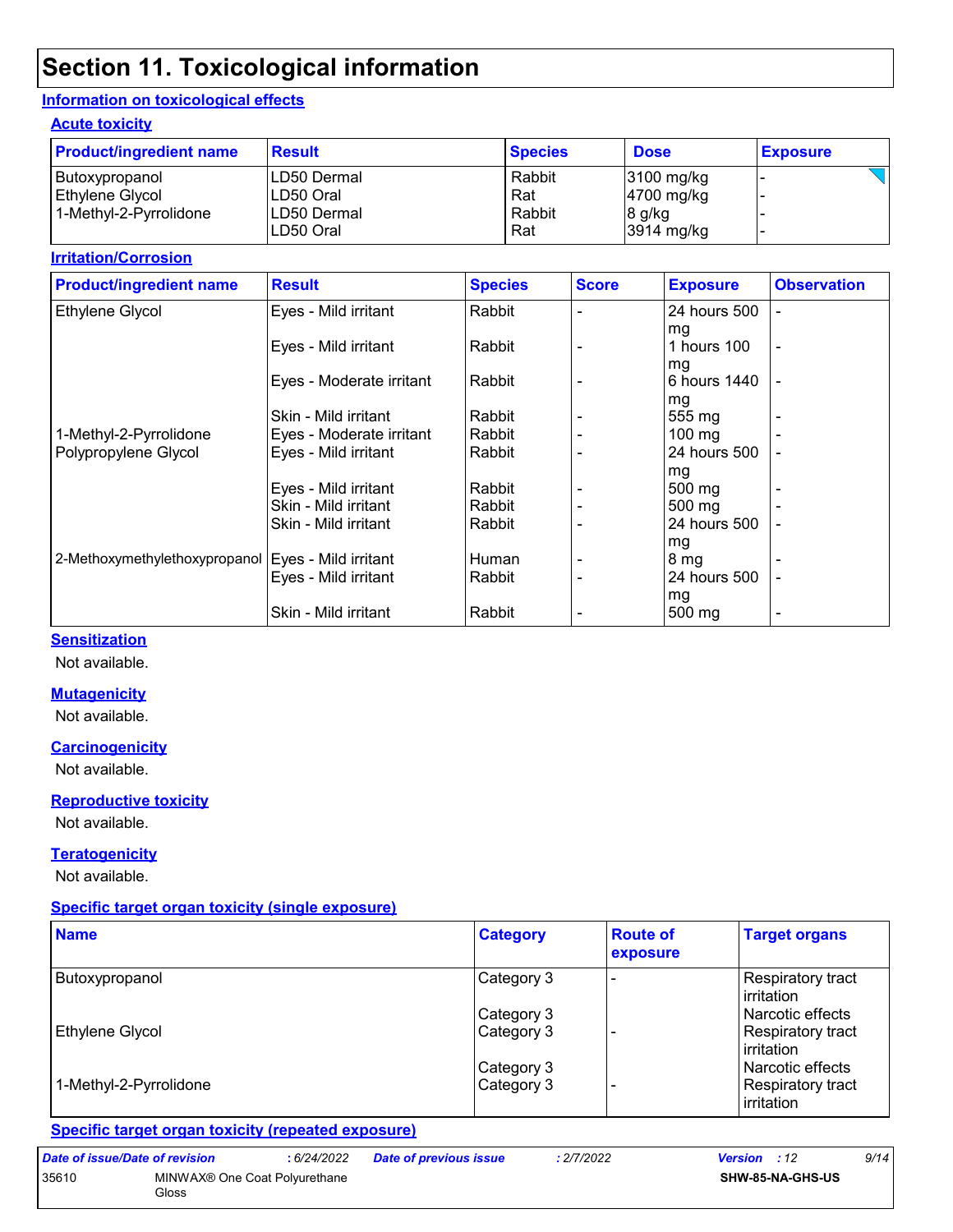# **Section 11. Toxicological information**

| <b>Name</b>            | <b>Category</b> | <b>Route of</b><br>exposure | <b>Target organs</b> |
|------------------------|-----------------|-----------------------------|----------------------|
| Butoxypropanol         | Category 2      |                             |                      |
| <b>Ethylene Glycol</b> | Category 2      |                             |                      |

#### **Aspiration hazard**

Not available.

| <b>Information on the likely</b> : Not available.<br>routes of exposure |                                                                                                                             |
|-------------------------------------------------------------------------|-----------------------------------------------------------------------------------------------------------------------------|
| <b>Potential acute health effects</b>                                   |                                                                                                                             |
| <b>Eye contact</b>                                                      | : Causes serious eye irritation.                                                                                            |
| <b>Inhalation</b>                                                       | : No known significant effects or critical hazards.                                                                         |
| <b>Skin contact</b>                                                     | : No known significant effects or critical hazards.                                                                         |
| <b>Ingestion</b>                                                        | : No known significant effects or critical hazards.                                                                         |
|                                                                         | <b>Symptoms related to the physical, chemical and toxicological characteristics</b>                                         |
| <b>Eye contact</b>                                                      | : Adverse symptoms may include the following:<br>pain or irritation<br>watering<br>redness                                  |
| <b>Inhalation</b>                                                       | : Adverse symptoms may include the following:<br>reduced fetal weight<br>increase in fetal deaths<br>skeletal malformations |
| <b>Skin contact</b>                                                     | : Adverse symptoms may include the following:<br>reduced fetal weight<br>increase in fetal deaths<br>skeletal malformations |
| <b>Ingestion</b>                                                        | : Adverse symptoms may include the following:<br>reduced fetal weight<br>increase in fetal deaths<br>skeletal malformations |

|                                                   | Delayed and immediate effects and also chronic effects from short and long term exposure |
|---------------------------------------------------|------------------------------------------------------------------------------------------|
| <b>Short term exposure</b>                        |                                                                                          |
| <b>Potential immediate</b><br><b>effects</b>      | : Not available.                                                                         |
| <b>Potential delayed effects</b>                  | : Not available.                                                                         |
| Long term exposure                                |                                                                                          |
| <b>Potential immediate</b><br><b>effects</b>      | : Not available.                                                                         |
| <b>Potential delayed effects : Not available.</b> |                                                                                          |
| <b>Potential chronic health effects</b>           |                                                                                          |
| Not available.                                    |                                                                                          |
| <b>General</b>                                    | : May cause damage to organs through prolonged or repeated exposure.                     |
| <b>Carcinogenicity</b>                            | : No known significant effects or critical hazards.                                      |
| <b>Mutagenicity</b>                               | : No known significant effects or critical hazards.                                      |
| <b>Teratogenicity</b>                             | : May damage the unborn child.                                                           |

| Date of issue/Date of revision |                                        | : 6/24/2022 | <b>Date of previous issue</b> | : 2/7/2022 | <b>Version</b> : 12 |                         | 10/14 |
|--------------------------------|----------------------------------------|-------------|-------------------------------|------------|---------------------|-------------------------|-------|
| 35610                          | MINWAX® One Coat Polyurethane<br>Gloss |             |                               |            |                     | <b>SHW-85-NA-GHS-US</b> |       |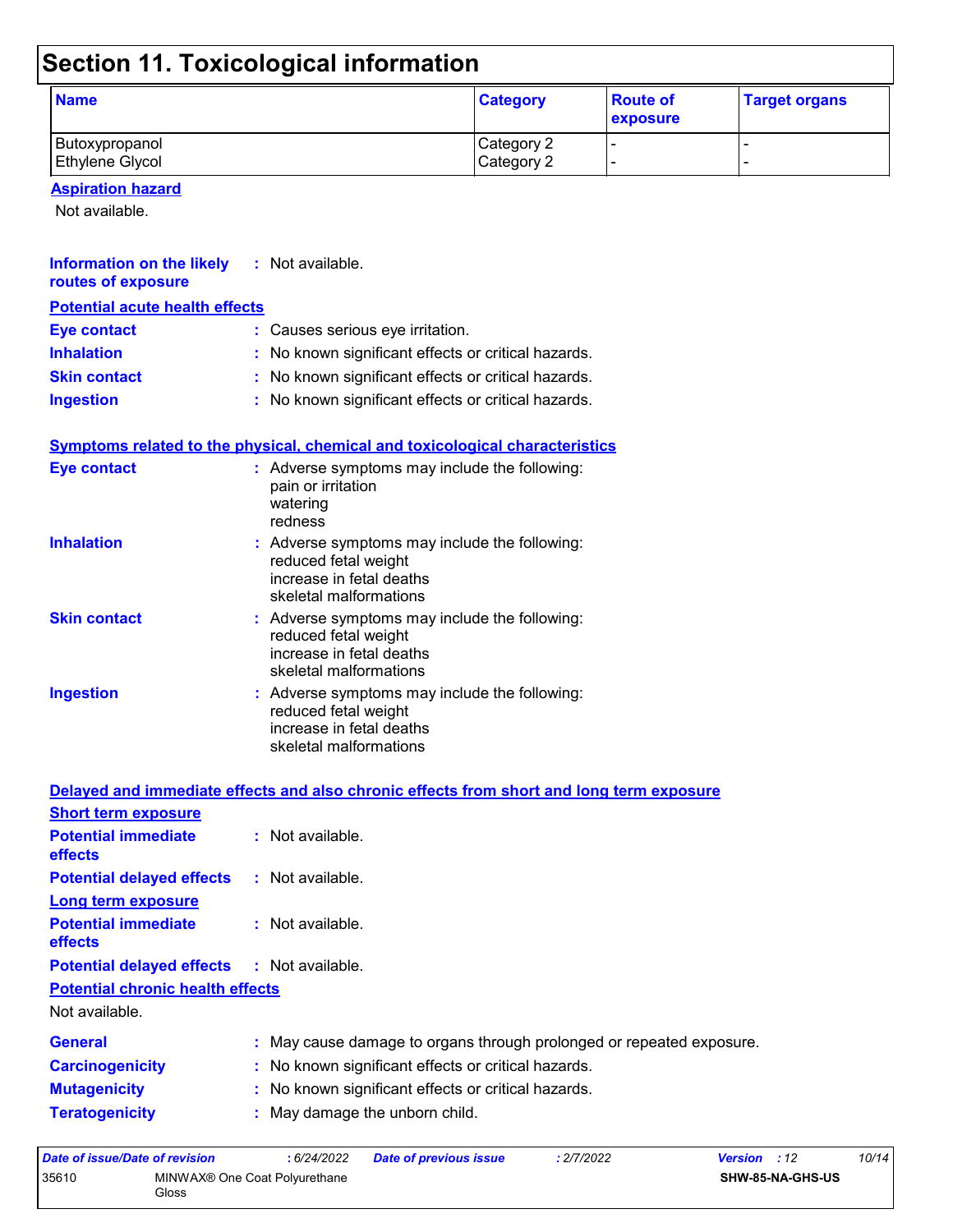### **Section 11. Toxicological information**

**Developmental effects :** No known significant effects or critical hazards.

- **Fertility effects :** No known significant effects or critical hazards.
- 

#### **Numerical measures of toxicity**

| <b>Acute toxicity estimates</b> |                  |  |  |  |
|---------------------------------|------------------|--|--|--|
| <b>Route</b>                    | <b>ATE value</b> |  |  |  |
| Oral                            | 11580.52 mg/kg   |  |  |  |
| Dermal                          | 96153.85 mg/kg   |  |  |  |

# **Section 12. Ecological information**

#### **Toxicity**

| <b>Product/ingredient name</b> | <b>Result</b>                       | <b>Species</b>                                 | <b>Exposure</b> |
|--------------------------------|-------------------------------------|------------------------------------------------|-----------------|
| Ethylene Glycol                | Acute LC50 6900000 µg/l Fresh water | Crustaceans - Ceriodaphnia<br>Idubia - Neonate | 48 hours        |
|                                | Acute LC50 41000 mg/l Fresh water   | Daphnia - Daphnia magna -<br>l Neonate         | l 48 hours      |
|                                | Acute LC50 8050000 µg/l Fresh water | Fish - Pimephales promelas                     | 96 hours        |
| 1-Methyl-2-Pyrrolidone         | Acute LC50 1.23 ppm Fresh water     | Daphnia - Daphnia magna                        | 48 hours        |
|                                | Acute LC50 832 ppm Fresh water      | Fish - Lepomis macrochirus                     | 96 hours        |
| Polypropylene Glycol           | Acute LC50 650000 µg/l Marine water | Fish - Menidia beryllina                       | 96 hours        |

#### **Persistence and degradability**

| <b>Product/ingredient name</b> | <b>Aquatic half-life</b> | <b>Photolysis</b> | Biodegradability |
|--------------------------------|--------------------------|-------------------|------------------|
| <b>Ethylene Glycol</b>         |                          |                   | Readily          |

#### **Bioaccumulative potential**

Not available.

#### **Mobility in soil**

**Soil/water partition coefficient (KOC)**

**:** Not available.

**Other adverse effects :** No known significant effects or critical hazards.

### **Section 13. Disposal considerations**

The generation of waste should be avoided or minimized wherever possible. Disposal of this product, solutions and any by-products should at all times comply with the requirements of environmental protection and waste disposal legislation and any regional local authority requirements. Dispose of surplus and non-recyclable products via a licensed waste disposal contractor. Waste should not be disposed of untreated to the sewer unless fully compliant with the requirements of all authorities with jurisdiction. Waste packaging should be recycled. Incineration or landfill should only be considered when recycling is not feasible. This material and its container must be disposed of in a safe way. Care should be taken when handling emptied containers that have not been cleaned or rinsed out. Empty containers or liners may retain some product residues. Avoid dispersal of spilled material and runoff and contact with soil, waterways, drains and sewers. **Disposal methods :**

| Date of issue/Date of revision |                                        | : 6/24/2022 | <b>Date of previous issue</b> | : 2/7/2022 | <b>Version</b> : 12 |                         | 11/14 |
|--------------------------------|----------------------------------------|-------------|-------------------------------|------------|---------------------|-------------------------|-------|
| 35610                          | MINWAX® One Coat Polyurethane<br>Gloss |             |                               |            |                     | <b>SHW-85-NA-GHS-US</b> |       |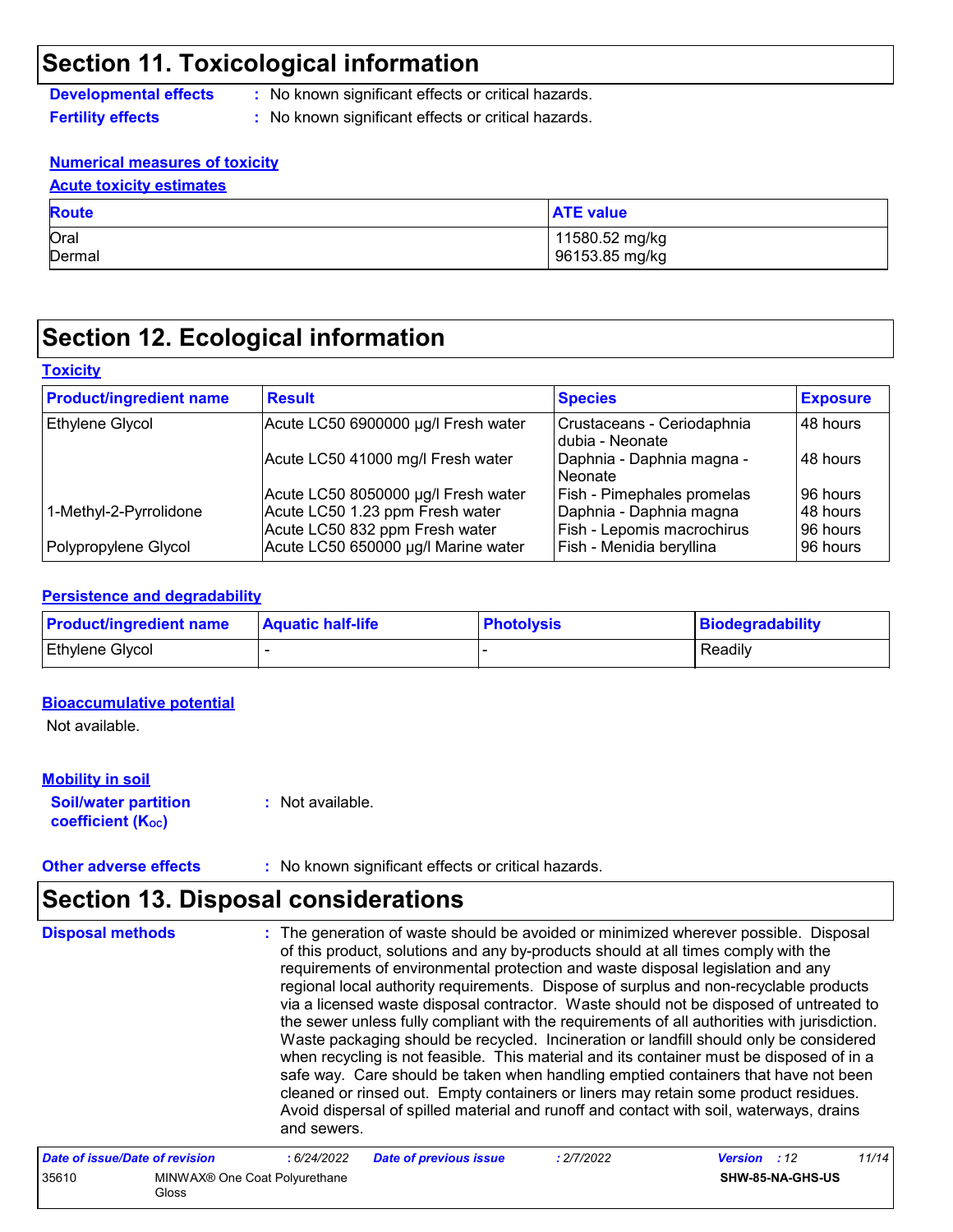### **Section 14. Transport information**

|                                                                             | <b>DOT</b><br><b>Classification</b> | <b>TDG</b><br><b>Classification</b>                                                                                                                                                                                                                                                                                                                                                                                                                                                                                                                                                                                                                                                 | <b>Mexico</b><br><b>Classification</b> | <b>IATA</b>    | <b>IMDG</b>    |
|-----------------------------------------------------------------------------|-------------------------------------|-------------------------------------------------------------------------------------------------------------------------------------------------------------------------------------------------------------------------------------------------------------------------------------------------------------------------------------------------------------------------------------------------------------------------------------------------------------------------------------------------------------------------------------------------------------------------------------------------------------------------------------------------------------------------------------|----------------------------------------|----------------|----------------|
| <b>UN number</b>                                                            | Not regulated.                      | Not regulated.                                                                                                                                                                                                                                                                                                                                                                                                                                                                                                                                                                                                                                                                      | Not regulated.                         | Not regulated. | Not regulated. |
| <b>UN proper</b><br>shipping name                                           |                                     |                                                                                                                                                                                                                                                                                                                                                                                                                                                                                                                                                                                                                                                                                     |                                        |                |                |
| <b>Transport</b><br>hazard class(es)                                        |                                     |                                                                                                                                                                                                                                                                                                                                                                                                                                                                                                                                                                                                                                                                                     |                                        |                |                |
| <b>Packing group</b>                                                        |                                     |                                                                                                                                                                                                                                                                                                                                                                                                                                                                                                                                                                                                                                                                                     |                                        |                |                |
| <b>Environmental</b><br>hazards                                             | No.                                 | No.                                                                                                                                                                                                                                                                                                                                                                                                                                                                                                                                                                                                                                                                                 | No.                                    | No.            | No.            |
| <b>Additional</b><br><b>information</b>                                     |                                     |                                                                                                                                                                                                                                                                                                                                                                                                                                                                                                                                                                                                                                                                                     |                                        |                |                |
| <b>Special precautions for user :</b><br><b>Transport in bulk according</b> | : Not available.                    | Multi-modal shipping descriptions are provided for informational purposes and do not<br>consider container sizes. The presence of a shipping description for a particular<br>mode of transport (sea, air, etc.), does not indicate that the product is packaged<br>suitably for that mode of transport. All packaging must be reviewed for suitability<br>prior to shipment, and compliance with the applicable regulations is the sole<br>responsibility of the person offering the product for transport. People loading and<br>unloading dangerous goods must be trained on all of the risks deriving from the<br>substances and on all actions in case of emergency situations. |                                        |                |                |
| to IMO instruments                                                          |                                     |                                                                                                                                                                                                                                                                                                                                                                                                                                                                                                                                                                                                                                                                                     |                                        |                |                |
|                                                                             |                                     | <b>Proper shipping name</b>                                                                                                                                                                                                                                                                                                                                                                                                                                                                                                                                                                                                                                                         | : Not available.                       |                |                |

# **Section 15. Regulatory information**

**TSCA 5(a)2 proposed significant new use rules**: 1-Methyl-2-Pyrrolidone; 5-Chloro-2-methylisothiazolinone; 2-Methyl-4-isothiazolin-3-one

#### **SARA 313**

SARA 313 (40 CFR 372.45) supplier notification can be found on the Environmental Data Sheet.

#### **California Prop. 65**

WARNING: This product contains chemicals known to the State of California to cause cancer and birth defects or other reproductive harm.

| <b>International regulations</b> |                                                              |
|----------------------------------|--------------------------------------------------------------|
| <b>International lists</b>       | : Australia inventory (AIIC): Not determined.                |
|                                  | China inventory (IECSC): Not determined.                     |
|                                  | Japan inventory (CSCL): Not determined.                      |
|                                  | Japan inventory (ISHL): Not determined.                      |
|                                  | Korea inventory (KECI): Not determined.                      |
|                                  | New Zealand Inventory of Chemicals (NZIoC): Not determined.  |
|                                  | Philippines inventory (PICCS): Not determined.               |
|                                  | Taiwan Chemical Substances Inventory (TCSI): Not determined. |

| Date of issue/Date of revision |                                                    | : 6/24/2022 | <b>Date of previous issue</b> | : 2/7/2022 | <b>Version</b> : 12     |  | 12/14 |
|--------------------------------|----------------------------------------------------|-------------|-------------------------------|------------|-------------------------|--|-------|
| 35610                          | MINWAX <sup>®</sup> One Coat Polyurethane<br>Gloss |             |                               |            | <b>SHW-85-NA-GHS-US</b> |  |       |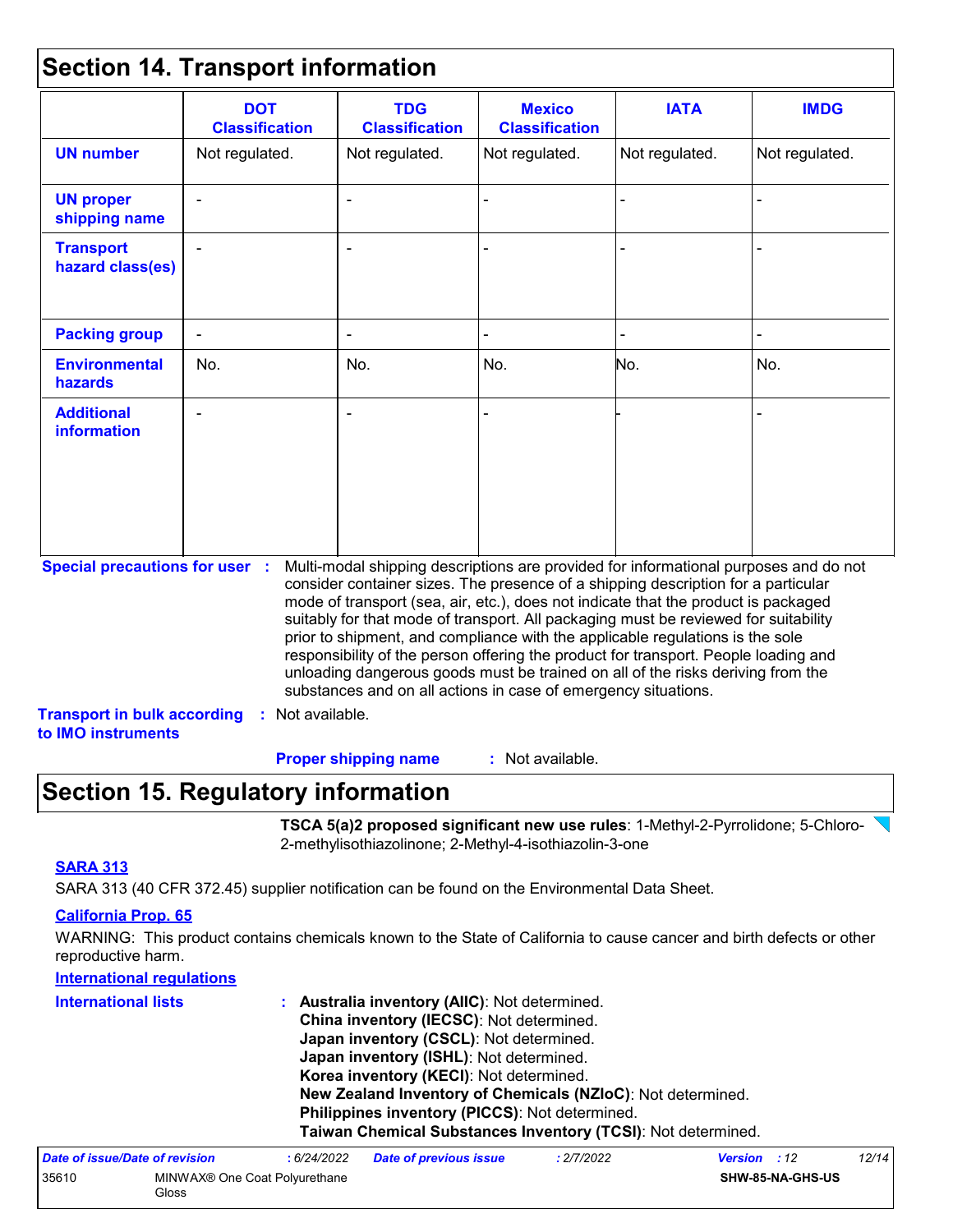### **Section 15. Regulatory information**

**Thailand inventory**: Not determined. **Turkey inventory**: Not determined. **Vietnam inventory**: Not determined.

### **Section 16. Other information**

#### **Hazardous Material Information System (U.S.A.)**



**The customer is responsible for determining the PPE code for this material. For more information on HMIS® Personal Protective Equipment (PPE) codes, consult the HMIS® Implementation Manual.**

**Caution: HMIS® ratings are based on a 0-4 rating scale, with 0 representing minimal hazards or risks, and 4 representing significant hazards or risks. Although HMIS® ratings and the associated label are not required on SDSs or products leaving a facility under 29 CFR 1910.1200, the preparer may choose to provide them. HMIS® ratings are to be used with a fully implemented HMIS® program. HMIS® is a registered trademark and service mark of the American Coatings Association, Inc.**

**Procedure used to derive the classification**

|                                                                                                                                                                                                                                     |  | <b>Classification</b>                                                                                                                                                                                                                                                                                                                                                                                                                                                                                                                                                                                             | <b>Justification</b> |  |
|-------------------------------------------------------------------------------------------------------------------------------------------------------------------------------------------------------------------------------------|--|-------------------------------------------------------------------------------------------------------------------------------------------------------------------------------------------------------------------------------------------------------------------------------------------------------------------------------------------------------------------------------------------------------------------------------------------------------------------------------------------------------------------------------------------------------------------------------------------------------------------|----------------------|--|
| SERIOUS EYE DAMAGE/ EYE IRRITATION - Category 2A<br>Calculation method<br><b>TOXIC TO REPRODUCTION - Category 1B</b><br>Calculation method<br>SPECIFIC TARGET ORGAN TOXICITY (REPEATED EXPOSURE) - Category 2<br>Calculation method |  |                                                                                                                                                                                                                                                                                                                                                                                                                                                                                                                                                                                                                   |                      |  |
| <b>History</b>                                                                                                                                                                                                                      |  |                                                                                                                                                                                                                                                                                                                                                                                                                                                                                                                                                                                                                   |                      |  |
| Date of printing                                                                                                                                                                                                                    |  | : 6/24/2022                                                                                                                                                                                                                                                                                                                                                                                                                                                                                                                                                                                                       |                      |  |
| Date of issue/Date of<br>revision                                                                                                                                                                                                   |  | : 6/24/2022                                                                                                                                                                                                                                                                                                                                                                                                                                                                                                                                                                                                       |                      |  |
| Date of previous issue                                                                                                                                                                                                              |  | : 2/7/2022                                                                                                                                                                                                                                                                                                                                                                                                                                                                                                                                                                                                        |                      |  |
| <b>Version</b>                                                                                                                                                                                                                      |  | : 12                                                                                                                                                                                                                                                                                                                                                                                                                                                                                                                                                                                                              |                      |  |
| <b>Key to abbreviations</b>                                                                                                                                                                                                         |  | $:$ ATE = Acute Toxicity Estimate<br><b>BCF</b> = Bioconcentration Factor<br>GHS = Globally Harmonized System of Classification and Labelling of Chemicals<br>IATA = International Air Transport Association<br>IBC = Intermediate Bulk Container<br><b>IMDG</b> = International Maritime Dangerous Goods<br>LogPow = logarithm of the octanol/water partition coefficient<br>MARPOL = International Convention for the Prevention of Pollution From Ships, 1973<br>as modified by the Protocol of 1978. ("Marpol" = marine pollution)<br>$N/A = Not available$<br>SGG = Segregation Group<br>UN = United Nations |                      |  |

**Indicates information that has changed from previously issued version.**

#### **Notice to reader**

**It is recommended that each customer or recipient of this Safety Data Sheet (SDS) study it carefully and consult resources, as necessary or appropriate, to become aware of and understand the data contained in this SDS and any hazards associated with the product. This information is provided in good faith and believed to be accurate as of the effective date herein. However, no warranty, express or implied, is given. The information presented here applies only to the product as shipped. The addition of any material can change the composition, hazards and risks of the product. Products shall not be repackaged, modified, or tinted except as specifically instructed by the manufacturer, including but not limited to the incorporation of products not specified by the manufacturer, or the use or addition of products in proportions not specified by the manufacturer. Regulatory requirements are subject to change and may differ between various locations and jurisdictions. The customer/buyer/user is** 

| Date of issue/Date of revision |                                        | : 6/24/2022 | <b>Date of previous issue</b> | $\cdot$ 2/7/2022 | <b>Version</b> : 12     |  | 13/14 |
|--------------------------------|----------------------------------------|-------------|-------------------------------|------------------|-------------------------|--|-------|
| 35610                          | MINWAX® One Coat Polyurethane<br>Gloss |             |                               |                  | <b>SHW-85-NA-GHS-US</b> |  |       |